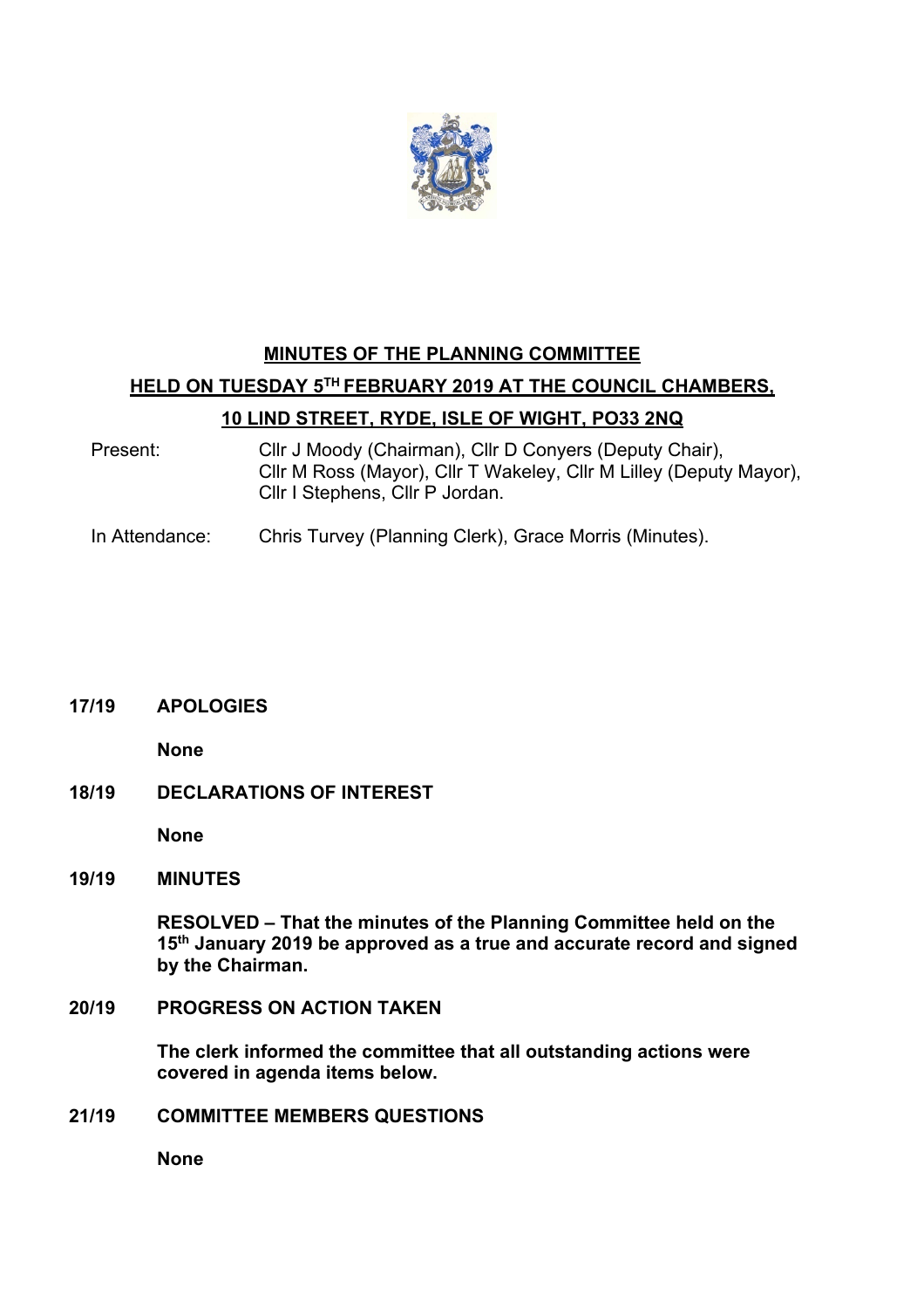# **22/19 PLANNING APPLICATION**

#### **Week Commencing 18th January 2019**

1. Application No: P/00015/19 Alt Ref: TCP/10363/D Parish(es): Ryde Ward(s): Ryde North West Location: 26 Westfield Park, Ryde, Isle Of Wight, PO333AB Proposal: Retention of first floor rear extension http://www.iwight.com/planning/DirectToAppDetails2.aspx?P/00015/19

# **RESOLVED – Ryde Town Council does not object to this proposal.**

2. Application No: P/00004/19 Alt Ref: TCP/33697 Parish(es): Ryde Ward(s): Binstead & Fishbourne Location: 10 Chapel Road, Ryde, Isle Of Wight, PO333RT Proposal: Proposed alterations and two storey rear extension to dwelling; detached building to form self-contained annexed/ holiday accommodation; formation of additional parking area http://www.iwight.com/planning/DirectToAppDetails2.aspx?P/00004/19

# **RESOLVED – Ryde Town Council does not object to this proposal.**

# **Week Commencing 25th January 2019**

#### **None**

# **Week Commencing 1st February 2018**

3. Application No: P/00029/19 Alt Ref: TCP/22871/E Parish(es): Ryde Ward(s): Ryde North East Location: Dover Park County Primary School, Dover Street, Ryde, Isle Of Wight, PO332BN Proposal: Temporary siting of 2 double classroom units http://www.iwight.com/planning/DirectToAppDetails2.aspx?P/00029/19

#### **Councillor Lilley declared a non-pecuniary interest in this Item. RESOLVED – Ryde Town Council does not object to this proposal.**

4. Application No: P/00054/19 Alt Ref: TCP/12920/E Parish(es): Ryde Ward(s): Ryde South Location: 95 High Street, Ryde, Isle Of Wight, PO332SZ Proposal: Alterations and conversion of ground floor shop into flat http://www.iwight.com/planning/DirectToAppDetails2.aspx?P/00054/19

**RESOLVED – Ryde Town Council does not object, in principle, to this proposal but insists that the new windows to the front elevation of the building match, in style, the existing windows on that elevation and the works detailed in this application retain the character of the existing building. In addition, as this is a new residence within the Solent SPA it should make contributions as outlined in the Solent SPA SPD**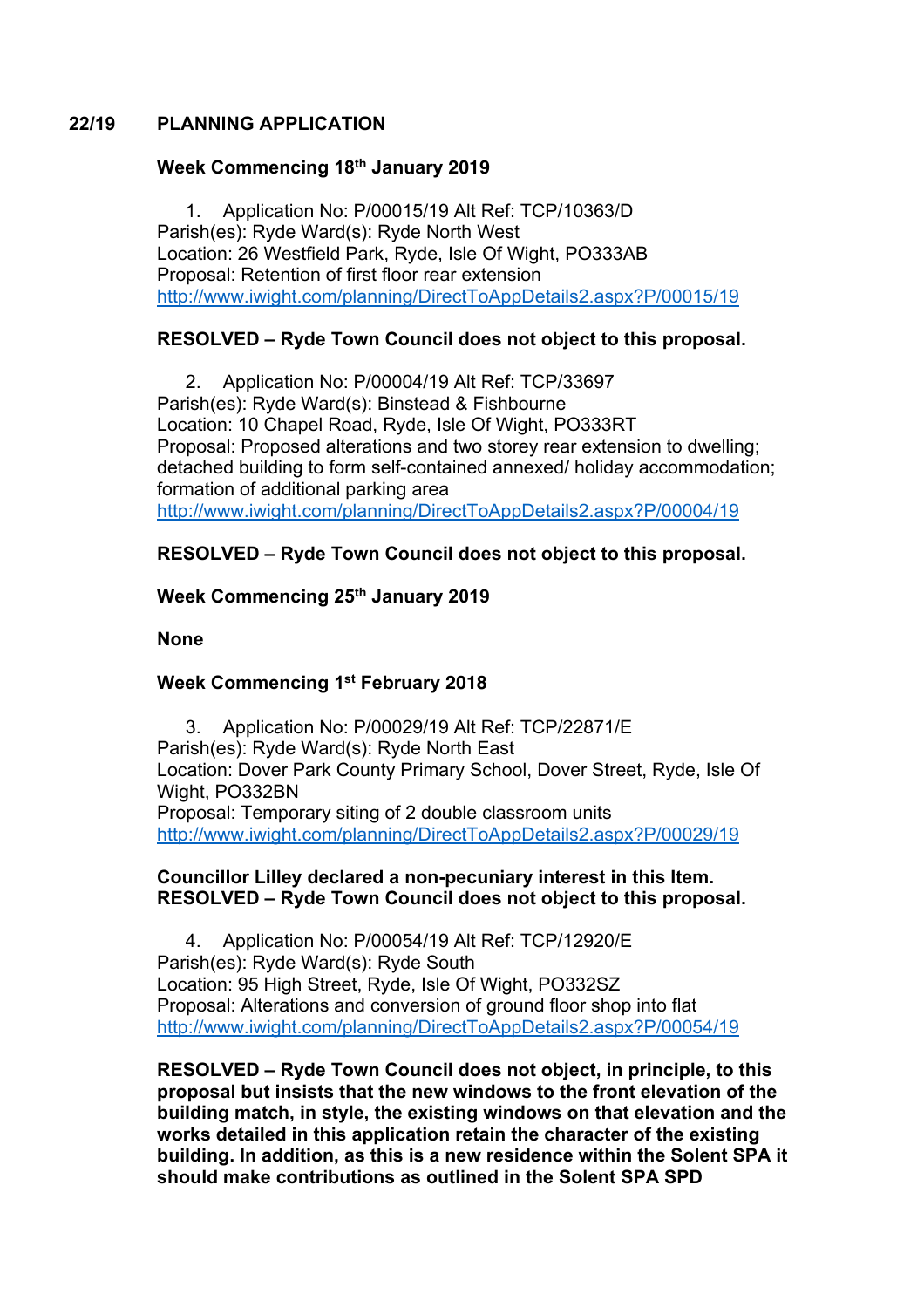5. Application No: P/00055/19 Alt Ref: TCP/16923/B Parish(es): Ryde Ward(s): Ryde North West Location: 16 Newport Street, Ryde, Isle Of Wight, PO332QB Proposal: Proposed single storey extension (revised scheme) http://www.iwight.com/planning/DirectToAppDetails2.aspx?P/00055/19

# **RESOLVED - Ryde Town Council objects to this proposal on the following grounds:**

- **1. The revised proposal will still affect the neighbour's right to light.**
- **2. The Heritage Statement covers two different properties. The first page relates to 16 Newport Street, but the bulk of the text relates to Westbrook Lodge, Oakhill Road.**
- **3. The proposal will result in the loss of off-street parking which, although not a material consideration, will adversely affect the amenity of the area.**

# **23/19 PLANNING APPEALS**

**None**

#### **24/19 PLANNING DECISIONS**

**Week ending 11th January 2019**

#### **Application No: P/01239/18**

Location: Dencer Brown Opticians, 51-52 High Street, Ryde, Isle Of Wight, PO332RE

Parish: Ryde Ward: Ryde South

Proposal: Continued use of premises as massage parlour/wellbeing clinic Decision: Granted Plan Permission (or issue Cert)

**RESOLVED – Ryde Town Council did not object to this proposal.**

# **Application No: P/01300/18**

Location: The Green House, Nicholson Road, Ryde, Isle Of Wight, PO331BG Parish: Ryde Ward: Ryde South Proposal: Storage building (revised description) Decision: Granted Plan Permission (or issue Cert) **RESOLVED – Ryde Town Council did not object to this proposal.**

#### **Week ending 18th January 2019**

**None**

#### **Week ending 25th January 2019**

**Application No: P/00830/18** Location: 32a, Union Street, Ryde, Isle Of Wight, PO33 Parish: Ryde Ward: Ryde North West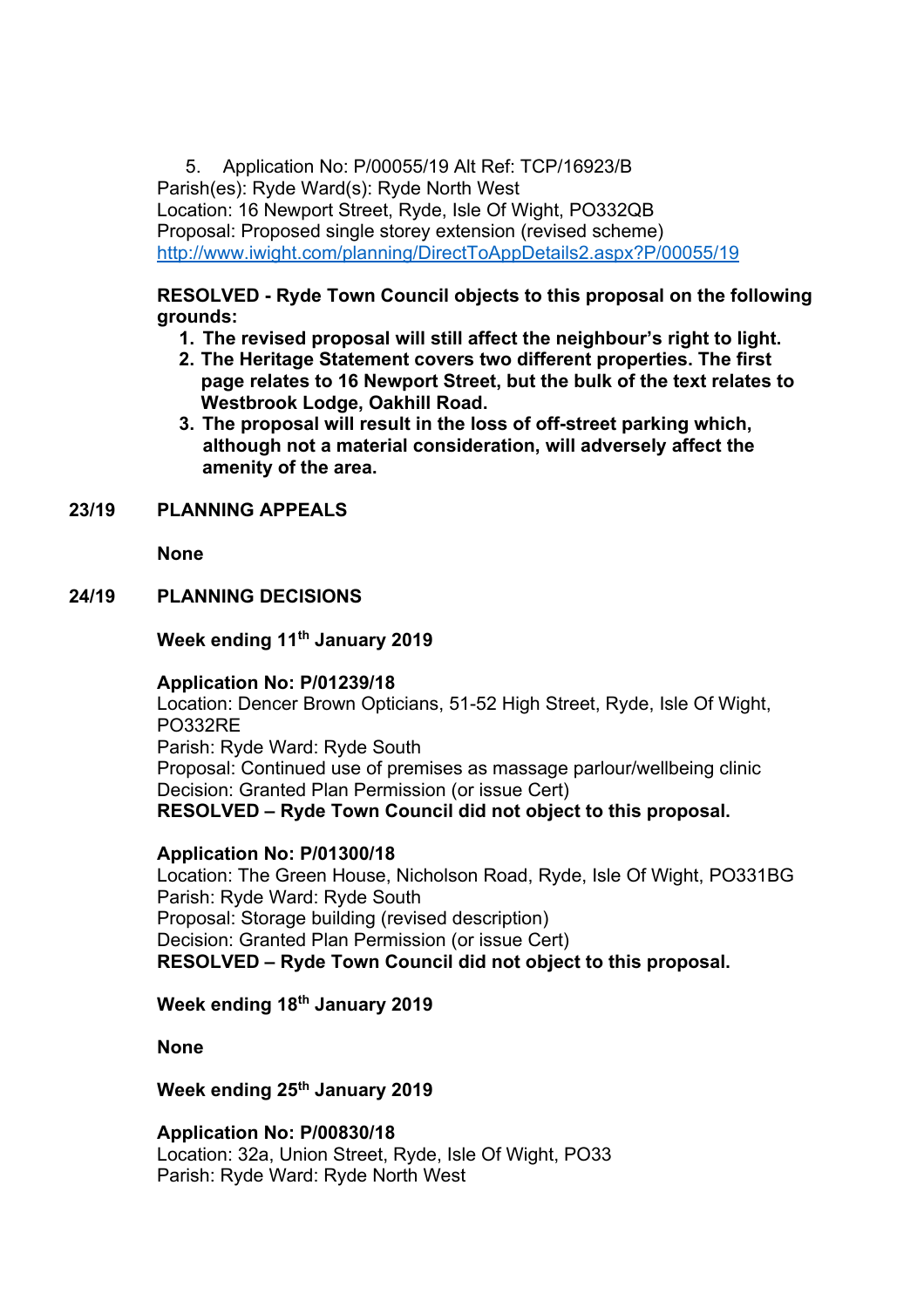Proposal: Conversion of 1st and 2nd floors to form 5 self contained flats Decision: Granted Plan Permission (or issue Cert)

**RESOLVED – Ryde Town Council did not object to this proposal subject to the comments of the conservation officer.**

#### **Application No: P/00831/18**

Location: 32a, Union Street, Ryde, Isle Of Wight, PO33 Parish: Ryde Ward: Ryde North West Proposal: LBC for alterations required in connection with formation of selfcontained flats Decision: Granted Plan Permission (or issue Cert) **RESOLVED – Ryde Town Council did not object to this proposal subject to the comments of the conservation officer.**

#### **Application No: P/01311/18**

Location: Woodland to rear of 5, Quarr Close, Ryde, Isle Of Wight, PO33 Parish: Ryde Ward: Binstead & Fishbourne Proposal: Retention of wildlife observation building. Decision: Refuse Plan Perm (or not issue Cert) Reasons:

The proposal, by reason of its siting within an area of ancient semi-natural woodland and designated SINC, would result in direct and in-direct impacts on trees, to the detriment of the woodland and the biodiversity that it supports. The proposals would also increase the potential for future pressure on the woodland, compromising its ability to naturally evolve. As such, and in the absence of an overriding public need for the development as required by the NPPF, the proposal would be contrary to policies SP5 (Environment), DM2 (Design Quality for New Development) and DM12 (Landscape, Seascape, Biodiversity and Geodiversity) of the Island Plan as well as being contrary to the National Planning Policy Framework (principle 11 - Conserving the Natural Environment) in particular paragraph

**RESOLVED UNDER DELEGATED POWERS - Ryde Town Council objected to this proposal on the grounds that the building is out of keeping with its surroundings contrary to policy SP5 environment and DM2 design quality.**

**25/19 TRAFFIC ORDERS** 

**None**

#### **26/19 TREE DECISIONS**

# **Protection Trees in Tree Preservation Order Location 36 Westhill Road, Ryde**

Consent for the following: To the removal of the three sycamore trees as detailed in application TW-0518-18. Reason: The work is necessary to improve the light levels to the garden and remove three unsightly trees.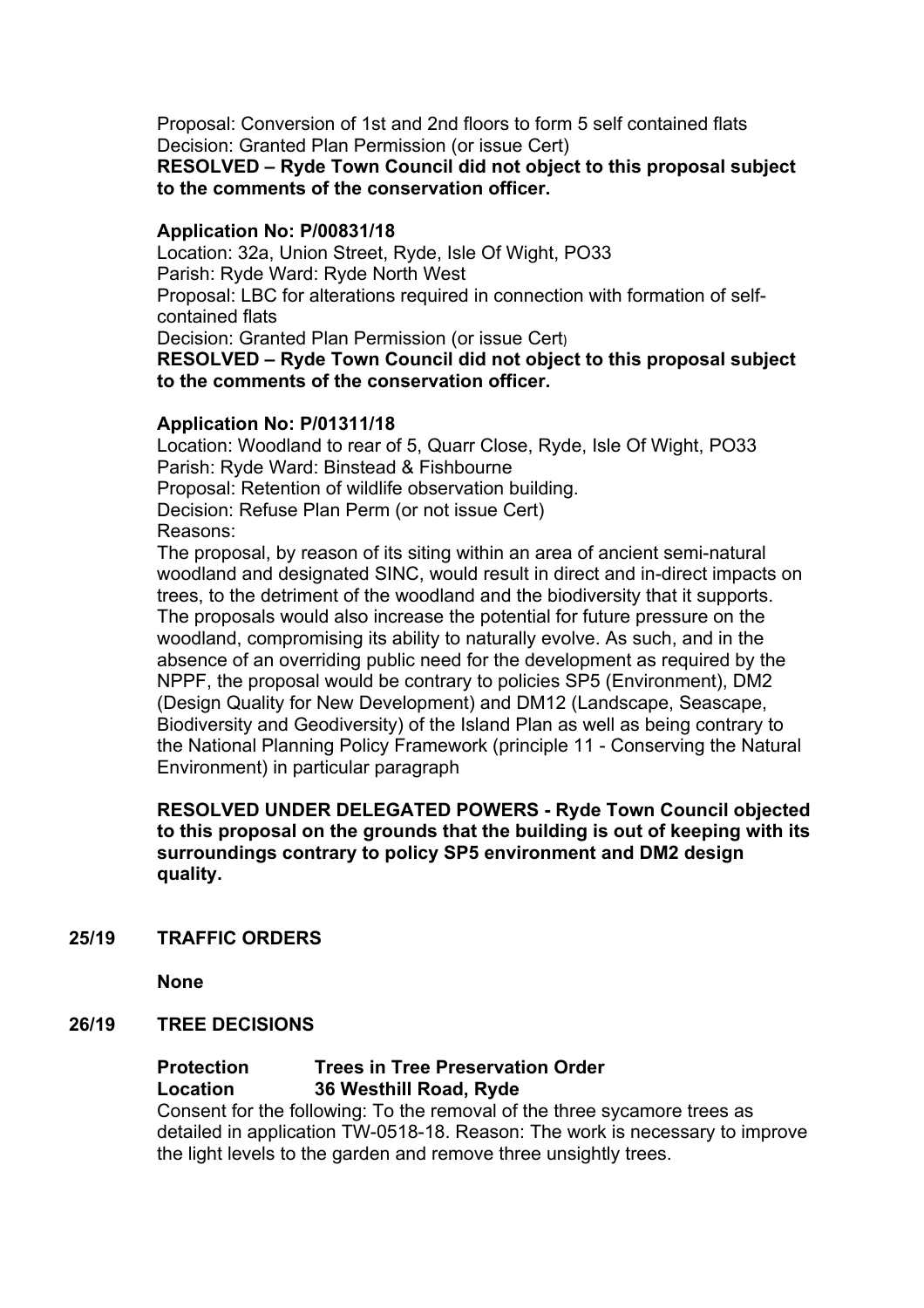# **Protection Trees In Ryde Conservation Area Location 15 Buckingham Road, Ryde**

No objection to the following: To the removal of the bay tree detailed in the application. Reason: The tree is causing damage to the nearby structure and could undermine their structural integrity.

#### **Protection Trees in Tree Preservation Order Location 3-10 Coach House Lane, Ryde**

Consent for the following: To raise the crowns of the trees in the area defined as W1 in the previous application to be raised to 3 metres above ground level. Reason: The tree work is necessary to prevent the trees becoming a nuisance.

# **27/19 LICENSE APPLICATIONS**

**None**

#### **LICENSE DECISIONS**

**None**

#### **28/19 PEDESTRIANISATION & SAFETY MEASURES IN RYDE HIGH STREET**

The Clerk informed the committee that, following the recommendation at the last planning meeting, Ryde Town Council would pay the quoted amount of £15,385 to the Isle of Wight Council to facilitate the pedestrianisation of the High Street. The Clerk contacted the IW Council to confirm the purchase order amount. The IW Council officer informed the Clerk that the quoted amount was incorrect by a £2,100 omission, however, after discussion with the IW Council Cabinet Member for Transport and Island Roads, the quote had been reduced to £ 13,437.70. A purchase order has now been submitted for that amount to begin the process.

#### **29/19 FUTURE HIGH STREET FUND**

The Clerk informed the committee that a Future High Street Fund of £675m is available specifically for High Street Improvements. The Clerk further stated that he had begun some work in trying to establish the limits of the High Street which would be considered for a bid for funding. It was agreed that the Ryde Society and Ryde Business Association should be invited to help with a credible bid and the committee were also informed that Chris Ashman was keen to help Ryde put their bid together.

**RESOLVED – Ryde Town Council recommended that the Clerk contact Chris Ashman to set up a meeting with all interested parties and RTC Councillors ASAP in order to prepare a bid for consideration by IW Council.**